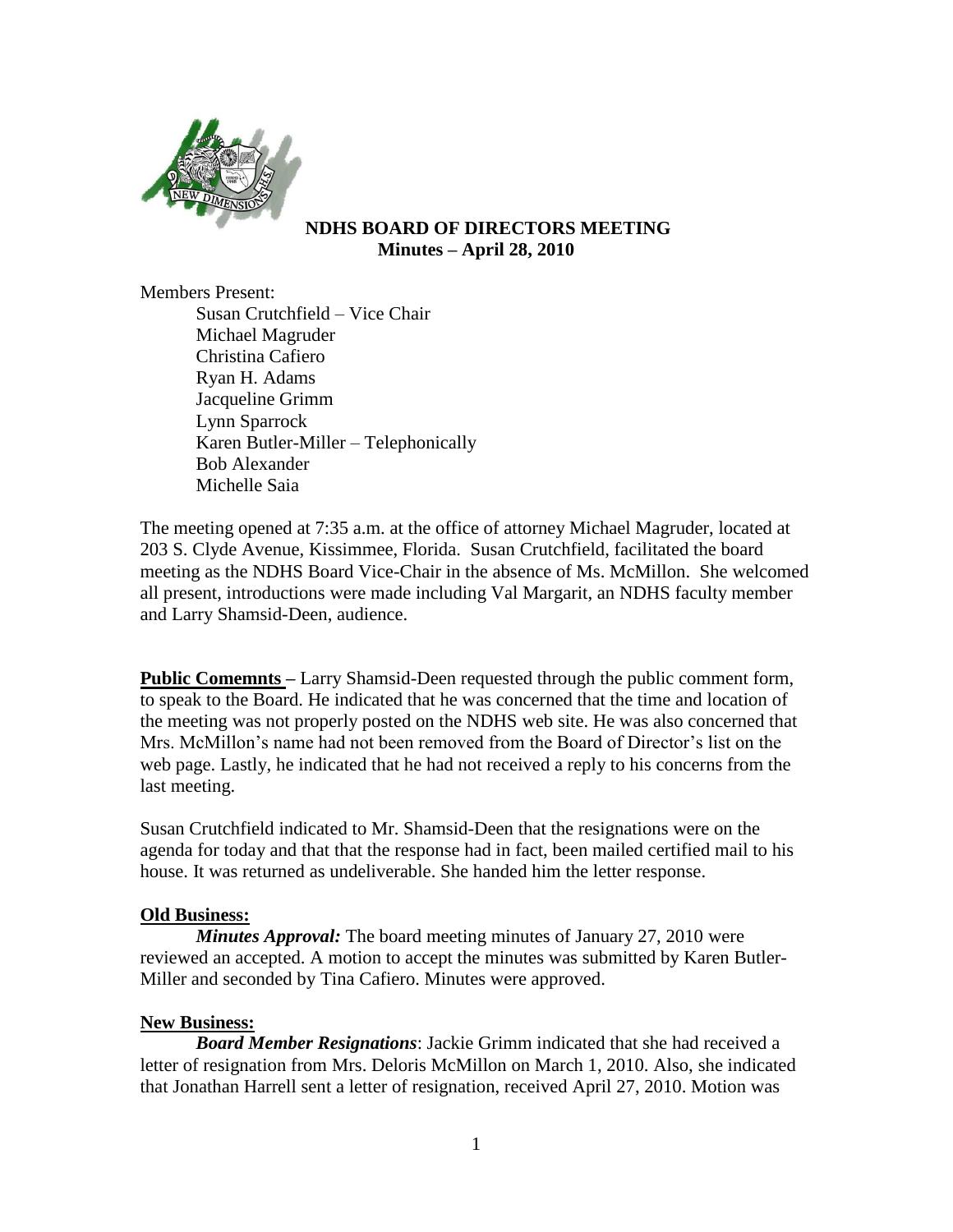made by Lynn Sparrock to accept the resignations. Bob Alexander seconded the motion and motion was carried.

*Appointment of Interim Chairperson:* It was also recognized and discussed that we need a new Chair person and Vice-Chair. Nominations were requested. Only Susan Crutchfield's name was submitted. Karen Butler-Miller motioned to accept the nomination of Susan for Chair person. Motion was seconded by Lynn Sparrock. Motion was carried. Since Susan Crutchfield was the Vice-Chair of the Board, nominations were then requested for Vice Chair. Tina Cafiero nominated Bob Alexander. No other nominations were submitted. Motion was made to accept Bob Alexander as Vice-Chair and seconded by Mike Magruder. Motion was carried.

*New Budget Figures for 2010-2011:* Jackie Grimm presented new budget numbers received from Osceola County School District. It appears that the budget will be cut by at least \$100 per student for next year. The capital outlay money figures have not yet been released. As soon as they are, Dr. Grimm and Dr. Cafiero can work on the school's budget due by July 1, 2010. It was also discussed that we just received the survey counts from survey 2 and survey 3. It appears that we will be charged over \$23,000 this year. We will be looking at the numbers to make sure that they are correct.

Susan requested that the Board members receive the budget before the meeting so that it can be reviewed.

Discussion was held. Karen Butler-Miller requested that we try to set up a meeting with the new superintendent to discuss the issues of transportation and budget cuts. Susan indicated that she would go to the meeting with us. Jackie said that she would try to contact him to set up the meeting.

*New Membership to Board Nominations:* Susan indicated that she would try to make the arrangements. Board Chairperson requested that as we look for new board members, that we look for more diversity as well as expertise.

It was also suggested that we hold an Open House in order to attract new members. Susan indicated that she would check with Jill Stevenson from the Chamber of Commerce and Wendy Ferrell from the PAC for ideas. It was also suggested that we might do a school function in August or hold a breakfast. Michelle Saia indicated that she may know some people that would be good nominations.

*New course offerings for 2010-2011:* Dr. Grimm explained that NDHS is having more teachers trained this summer to teach AP classes. So far AP training for American History; AP World History; AP English Composition; AP Human Geography; AP Spanish; AP Statistics; AP Economics (in addition to AP Biology; AP English Lit; AP Gov) as well as DE Sociology and DE Social Problems are being added.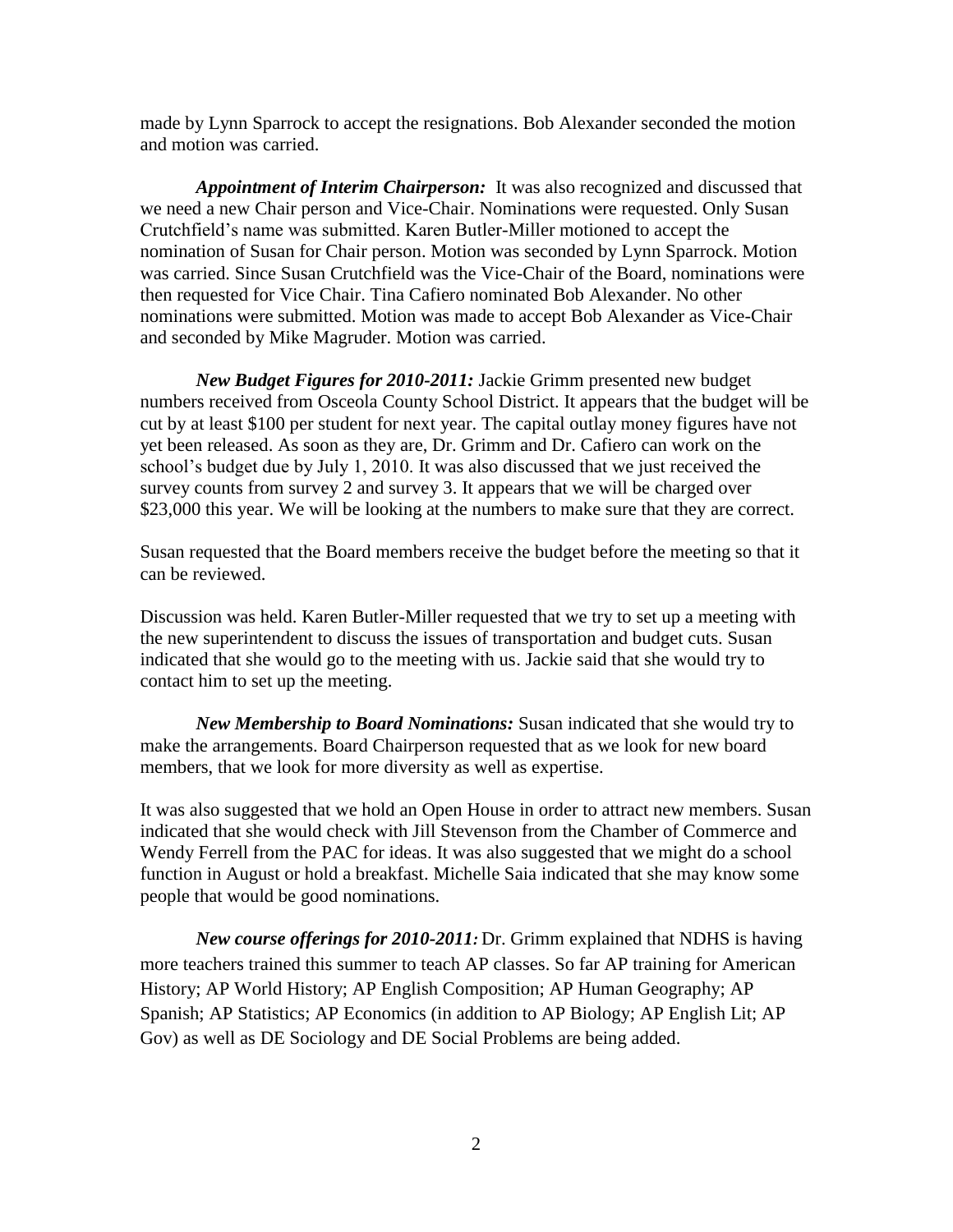It was also discussed that we check with VCC to see if they can offer more classes on our campus. Jackie indicated that she would

*Most Improved Student Grant – Mr. Bob Alexander:* Bob Alexander explained that he and his wife, Sharron, would like to anonymously offer NDHS a "Most Improved Student" award for \$500.00. He indicated that the teachers/school could determine the criteria for nomination of this award. He suggested that the school could do gift cards to award students. The board thanked Bob and Sharron for their generosity.

*Update on recent school events:* Jackie and Tina discussed the upcoming events at NDHS. They included:

- Teen Summit and Teen Leadership Susan Crutchfield gave summary of progress
- NDHS First Annual Golf Tournament Ryan Adams gave summary of the event. He would like to expand it to 18 teams. This year they had 11 teams sign up.
- Play Annie May 26-28
- Choral and Band concert May 14
- Prom May 8
- Dance Recital May 7th at 6:30pm
- Senior Projects May 17-18
- Graduation June 10, 2009 at the Radisson World Gate Resort 3011 Main Gate Lane, Kissimmee, FL 34747 at 6:00pm
- SAC Meeting May 4, 2010 at 6:00pm
- Talent Show May 18 at 2:30pm
- NHS induction April 29 at 6:30pm
- Awards Night- June  $7<sup>th</sup>$

### **Good for the Order**:

*Next Board meeting:* June 30, 2010 at 7:30am at 203 S. Clyde Avenue, Kissimmee.

(Ryan Adams excused himself at 8:30am)

**Susan made a motion to adjourn and Lynn seconded it. The meeting was adjourned at 8:50 a.m.**

| Who             | Does What                                    | By When     | <b>Status</b> |
|-----------------|----------------------------------------------|-------------|---------------|
| Jackie or Susan | Request meeting with Superintendent to talk  | <b>Next</b> |               |
|                 | about budget and transportation costs        | meeting     |               |
| Jackie Grimm    | Check with VCC to see if they can offer more |             |               |
|                 | classes on our campus                        |             |               |
| Teachers        | Nominate student for Most Improved award     | Award's     |               |

# **Action Items:**